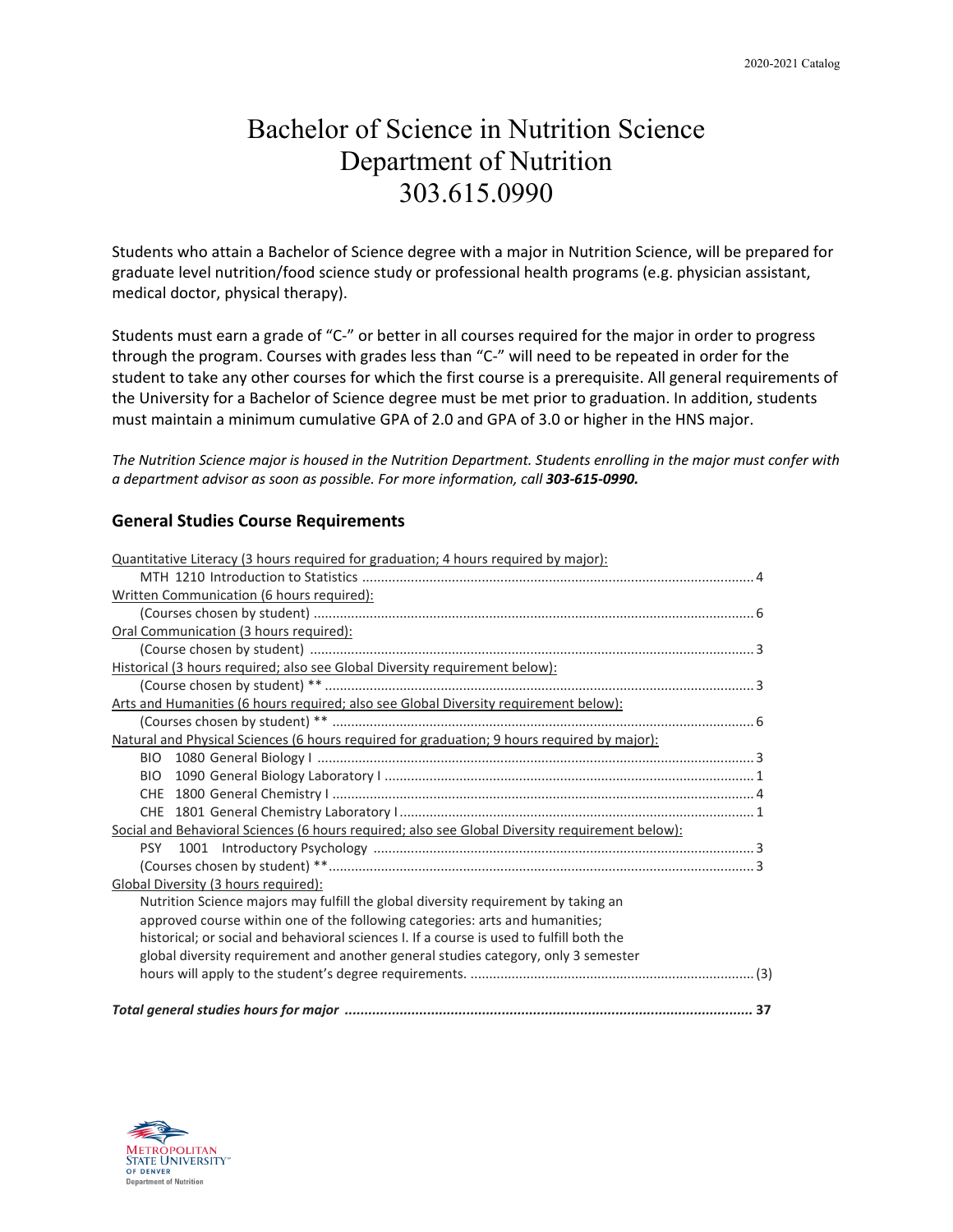#### **Nutrition Science Major for Bachelor of Science**

| <b>BIO</b> | 1081 |  |
|------------|------|--|
| <b>BIO</b> | 1091 |  |
| <b>BIO</b> | 2310 |  |
| <b>BIO</b> | 2320 |  |
| <b>CHE</b> | 1810 |  |
| <b>CHE</b> | 1811 |  |
| <b>CHE</b> | 3100 |  |
| <b>CHE</b> | 3120 |  |
| <b>CHE</b> | 3110 |  |
| <b>CHF</b> | 3130 |  |
| <b>CHE</b> | 4310 |  |
| <b>MTH</b> | 1110 |  |
| MTH        | 1120 |  |
| <b>NUT</b> | 2040 |  |
| <b>NUT</b> | 3150 |  |
| <b>NUT</b> | 3160 |  |
| <b>NUT</b> | 4200 |  |
| <b>NUT</b> | 4700 |  |
| <b>NUT</b> | 4750 |  |
| <b>PHY</b> | 2010 |  |
| <b>PHY</b> | 2030 |  |
| <b>PHY</b> | 2020 |  |
| <b>PHY</b> | 2040 |  |

| <b>NUT</b>                                                                                                       |  |
|------------------------------------------------------------------------------------------------------------------|--|
| <b>NUT</b>                                                                                                       |  |
| <b>NUT</b>                                                                                                       |  |
|                                                                                                                  |  |
|                                                                                                                  |  |
|                                                                                                                  |  |
| 1000 March 2010 March 2010 March 2010 March 2010 March 2010 March 2010 March 2010 March 2010 March 2010 March 20 |  |

*\* This course satisfies the Multicultural requirement.*

*\*\*One of these courses must satisfy the Global Diversity requirement.*

#### SUGGESTED ELECTIVES INCLUDE:

- BIO 2400 General Microbiology (required for some grad level food science programs)
- BIO 3050 Cell and Molecular Biology
- BIO 3600 General Genetics
- CHE 4960 Senior Experience in Biochemistry
- HON 4950 Senior Honors Thesis
- MTH 1410 Calculus (required for many grad level food science programs)
- NUT 4720 Pre-Professional Seminar

*\*Electives must include 5 credit hours of upper division coursework and coursework satisfying the Senior Experience graduation requirement.* 

#### **Degree Totals:**

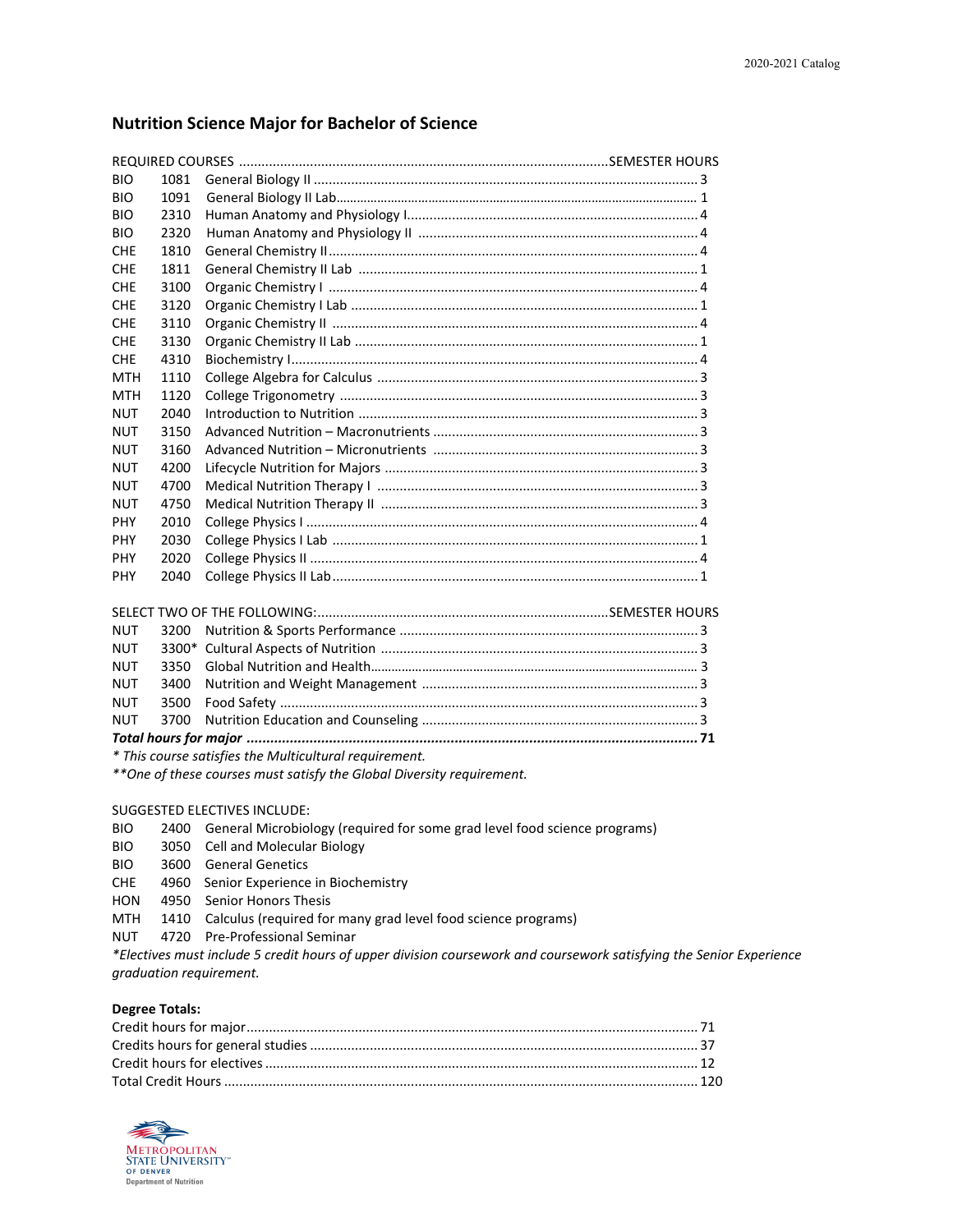#### **What Can I do with A Bachelor's Degree in NUTRITION SCIENCE?**

**PUBLIC HEALTH NUTRITION:** Work to safeguard the health of groups of people by working in federal, state, and local government agencies, such as Peace Corps and WIC or private public health programs

**INDUSTRY:** Work with food and nutrition-oriented companies to formulate new food products, develop marketing campaigns, and provide health programs

**CONSULTING:** Build your own health and nutrition business providing nutritional counseling, education and programming, writing and communications

**TEACHING:** Provide nutrition education in community, wellness, school and healthcare settings.

**ADVANCED DEGREE:** Pursue advanced post-graduate study in Food Science, Nutrition Science, Medical School, Physician Assistant programs, etc.

**RESEARCH:** Work in nutrition and/or health research including research program management or grant writing.

**For more information, please visit msudenver.edu/nutrition or schedule an appointment with a nutrition advisor 303-615-0990**